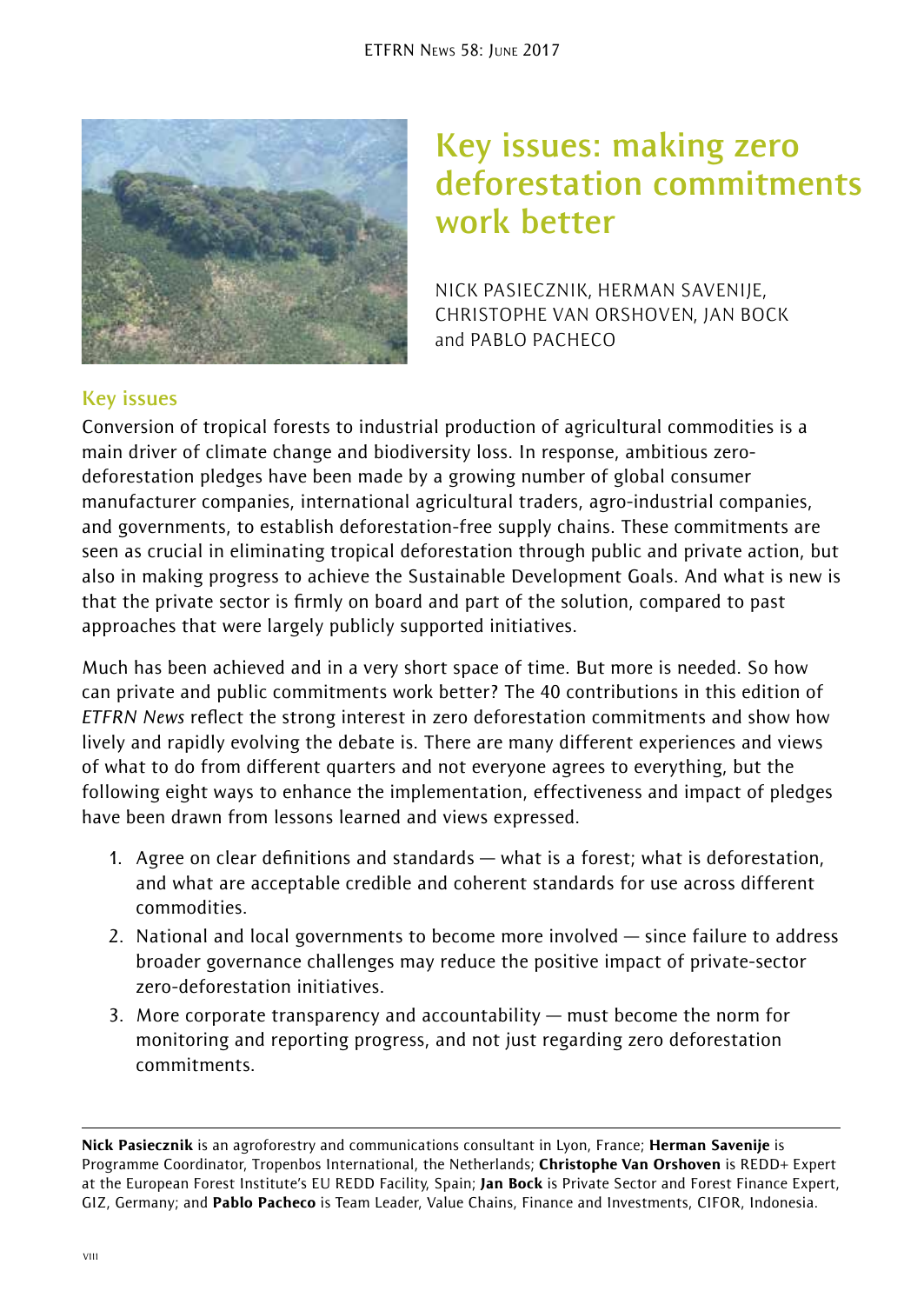- 4. Support for smallholder empowerment through capacity building and technical assistance, so that millions of small producers can become effective participants.
- 5. Civil society to continue to advocate for change as consumers and global citizens, for corporations to take effective action.
- 6. Advocate for jurisdictional action in support of national goals required to complement corporate supply chain initiatives, and helps to fulfil more inclusive, sustainable development criteria.
- 7. Include alternative business and financing models that better take into account existing realities, and local systems of governance and tenure.
- 8. Invite broad stakeholder involvement in the inclusive platforms that are clearly needed for progress, as no single solution can achieve the desired impact.

By taking on board and acting on at least some of these key issues, zero-deforestation commitments can be made more meaningful and easier to monitor, and they will have a great chance of being implemented in ways that effectively eliminate deforestation while also contributing to social inclusion and smallholder integration.

# **Introducing the trends**

# *Deforestation through time*

Deforestation has increased over time, with forests in many parts of the tropics now reduced to isolated and often degraded fragments. In addition, weak forest and land-use governance in commodity producing countries is further contributing to environmental degradation and forest loss. The result is that large swaths of forest have been, and still are being, converted to fields of soy, cattle pasture, oil palm, tree plantations, coffee, cocoa, sugar, maize, banana, shrimp farms and much more. Agricultural expansion and commodification are without doubt key drivers of deforestation and land-use change in the modern era, as short-term financial interests supersede the long-term interests of environmental sustainability, resource security and human well-being. Strongly involved in the negative impacts and associated risks, the same corporations can also, however, significantly influence turning the tide and implementing solutions, especially if they work in partnership with public institutions.

# *The rise of forests in the global agenda*

Deforestation — and conservation of tropical rainforests — has become a defining issue of our age. And the outcome is still uncertain, although the importance of forests and the need to protect and sustainably manage them continues to rise in global climate change and development agendas. Their value for the global and local good is now recognized, for biodiversity and the local livelihoods they support, and for food and nutritional security, as well as numerous environment benefits for humanity and the world as a whole regarding their irreplaceable role in regulating water and weather cycles, carbon storage, and adapting to and mitigating long-term climate change.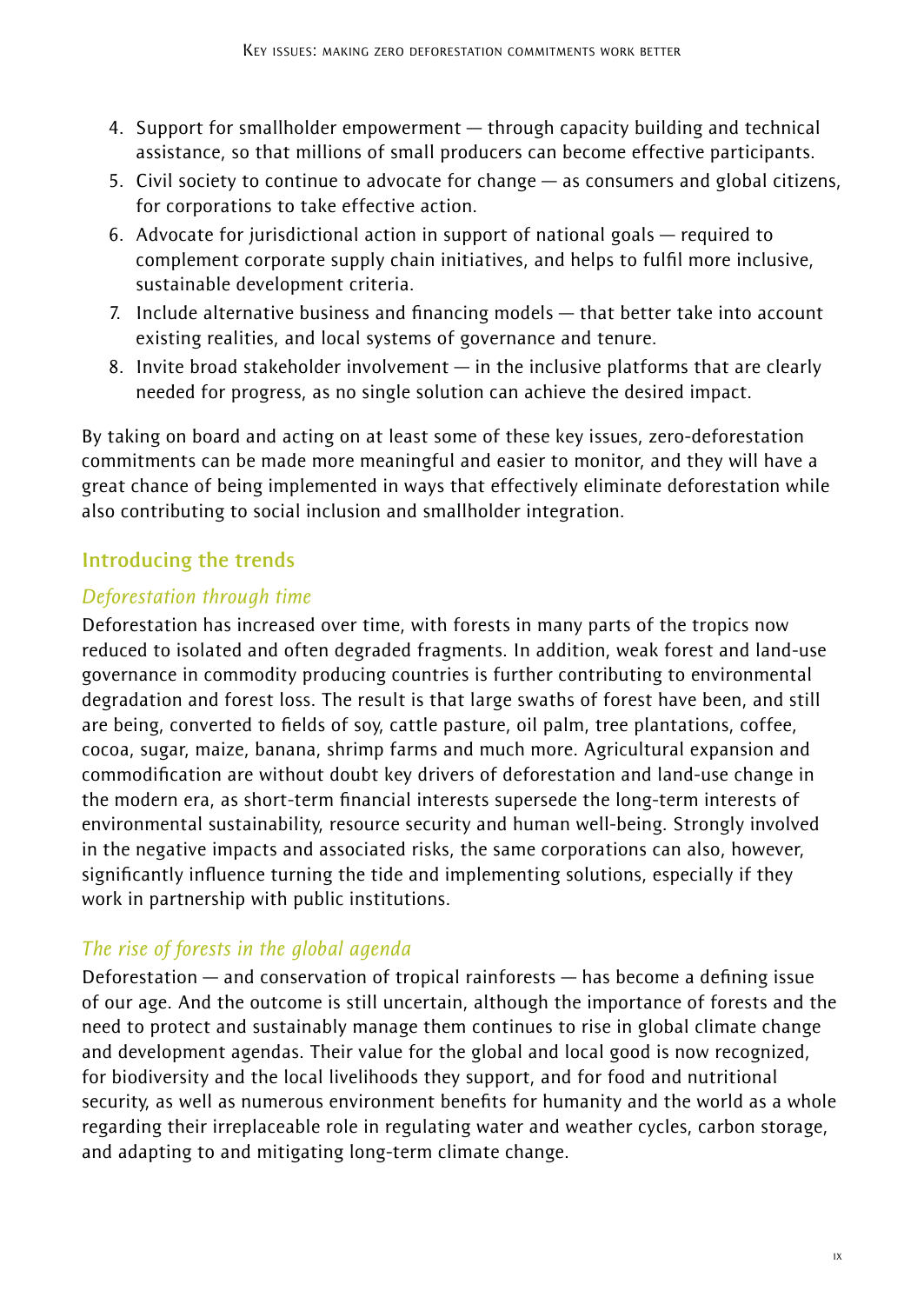The Rio Summit in 1992 made a major impact in changing perceptions, and Rio+20 and the development of the Millennium Development Goals and subsequent Sustainable Development Goals all helped raise the issue still further. The need to conserve remaining forests was enshrined in key international and UN treaties and conventions — of which the Convention on Biological Diversity (CBD) and United Nations Framework Convention on Climate Change (UNFCCC) are perhaps the most talked about, entering into force in 1993 and 1994, respectively. The social and cultural value of forests was also acknowledged in the UN Declaration on the Rights of Indigenous Peoples (2007), and directly or indirectly in other treaties related to community and indigenous rights, tenure security, and the right to food and food security as a basic human right. Almost all countries in the world have signed up to at least some of these treaties, but although they are legally bound in one way or another, no sanctioning mechanisms are in place. And massive deforestation, caused by rampant agricultural expansion that breaks the rules, continues regardless.

### *What next?*

Ambitious goals such as the 2020 and 2030 targets set by the New York Declaration on Forests and TFA2020 are laudable, as are the initiatives, countries and companies that have signed up to them. After a decade of efforts and increasing corporate and government commitments to reduce deforestation, including REDD+, we can now share current experiences and opinions, and look forward. What has been achieved, and how can progress and impact be stepped up?

This edition of *ETFRN News* confirms the findings of a number of recent reports that address questions surrounding zero-deforestation initiatives. A very recent publication by Forest Trends in March 2017 (Donofrio, Rothrock and Leonard 2017) analyzed 760 commitments to reduce deforestation in oil palm, soy, cattle, timber and pulp supply chains, made by 447 different companies, finding "that meeting these goals is easier said than done." Some progress was highlighted, but a lack of corporate transparency was noted, with information on progress made publicly available for only half of the tracked commitments. Also, between one-fifth and one-third of all commitments were either dormant or delayed.

Deforestation is continuing, driven ever more by clearance for agriculture and plantation crops, although rates may be declining in a few countries and provinces, notably in Brazil. Success has followed the implementation of supporting policies and practices, but in some places, deforestation rates have declined simply because there is so little forest left to be cut. The good work, will and trust generated may be lost if at least some of the current momentum is not maintained. This compilation of articles looks at a wide range of issues and experiences. The following summary highlights key areas, to be acted on if we are to maintain and transform the progress made so far into greater and longer-lasting impacts.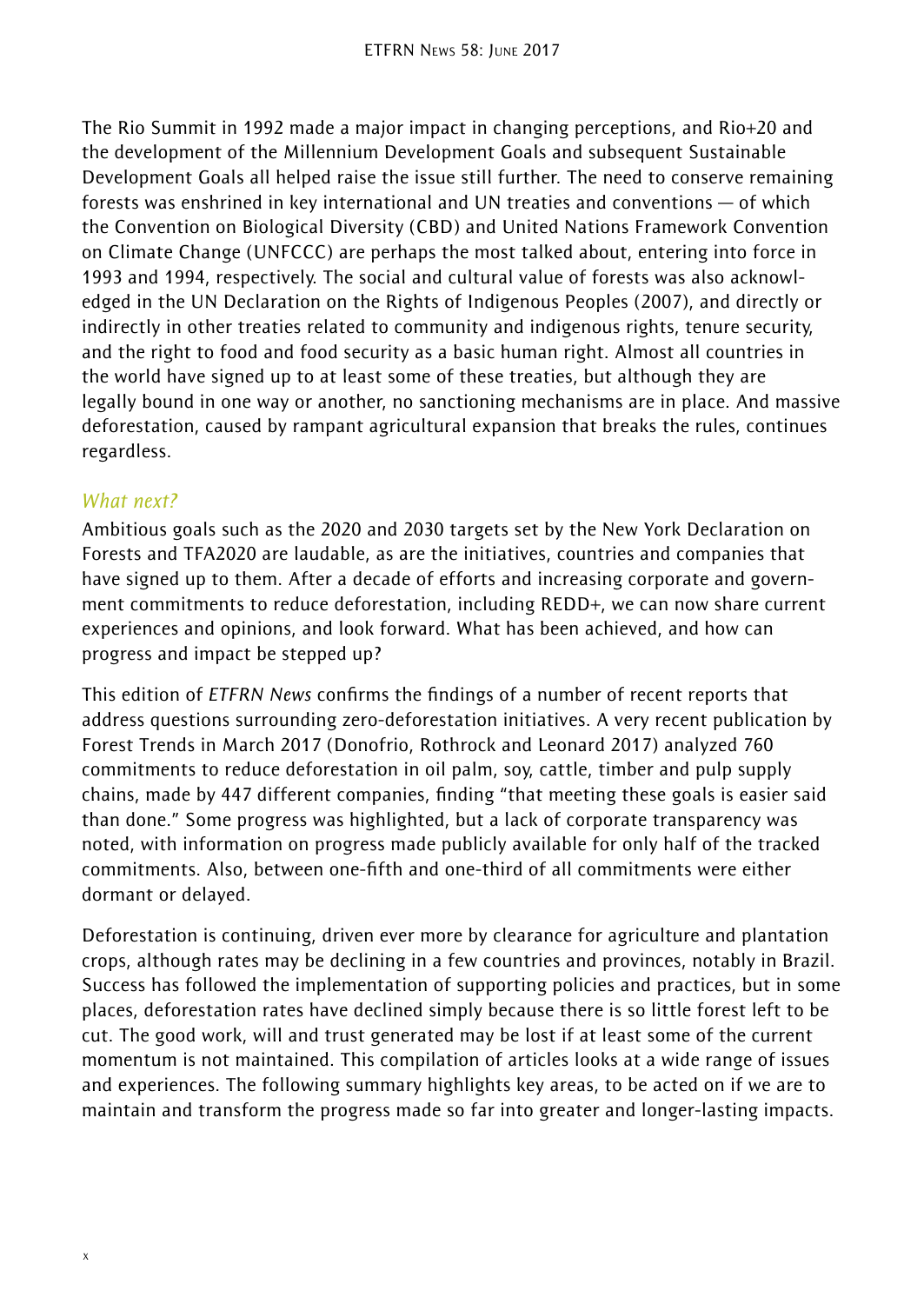# **A decade of dedicated developments**

In Mav 2008, the World Wide Fund for Nature (WWF) was the first organization to lead a major campaign that called for zero net deforestation by 2020, signed by delegates of 67 countries at the ninth Conference of Parties to the Convention on Biological Diversity in Bonn, Germany (WWF 2008).

In December 2009, the **Consumer Goods Forum** arose from the merging of industry-led associations. In 2010, it committed to zero net deforestation by 2020 for palm oil, soy, beef, and paper and pulp supply chains. It brings together senior management from more than 400 retailers, manufacturers, service providers and other stakeholders, including some of the world's biggest companies, across 70 countries. Members encourage each

other to adopt practices and standards that commit to reducing deforestation, and companies share standards and best practices for other to follow. Success is driven by the active participation of members who together develop and lead implementation.

In June 2012, the Tropical Forest Alliance 2020 (TFA2020) was founded at Rio+20, as a global partnership of public and private partners taking voluntary actions to reduce tropical deforestation, reduce greenhouse emissions, improve smallholder livelihoods, conserve natural habitats and protect landscapes. In support of this, seven African governments



signed the TFA2020 Marrakesh Declaration for Sustainable Development of the Oil Palm Sector in Africa in 2016. TFA2020 initiatives also support collaborative efforts in Brazil, Colombia and Indonesia. In addition, the Financial Sector Engagement Initiative and Better Growth without Deforestation promote deforestation-free growth and increase practical understanding of how to align private-sector commitments and public policy goals.

In September 2014, the New York Declaration on Forests (NYDF) was released at the UN Climate Summit, with the principal aim of halving natural forest loss by 2020 and ending it entirely by 2030. By September 2016 there were 190 endorsers: 40 governments, 20 sub-national governments, 57 multinational companies, 16 groups representing indigenous communities, and 57 NGOs; it has become a global benchmark. Two years after it was signed, 415 companies had made public commitments, but the very different pledges make analysis of progress difficult (Climate Focus 2016). Of the four commodities studied, most commitments address palm oil (59%) and wood products (53%), with soy (21%) and cattle (12%) lagging behind, and whereas most involve manufacturers and retailers, more producers are also committing.

In December 2015, the **Amsterdam Declaration** towards eliminating deforestation from agricultural commodity chains with European countries set a yet more ambitious objective. It aims to eliminate all deforestation by no later than 2020, with a stronger focus on more responsible private-sector management of supply chains and trade. It was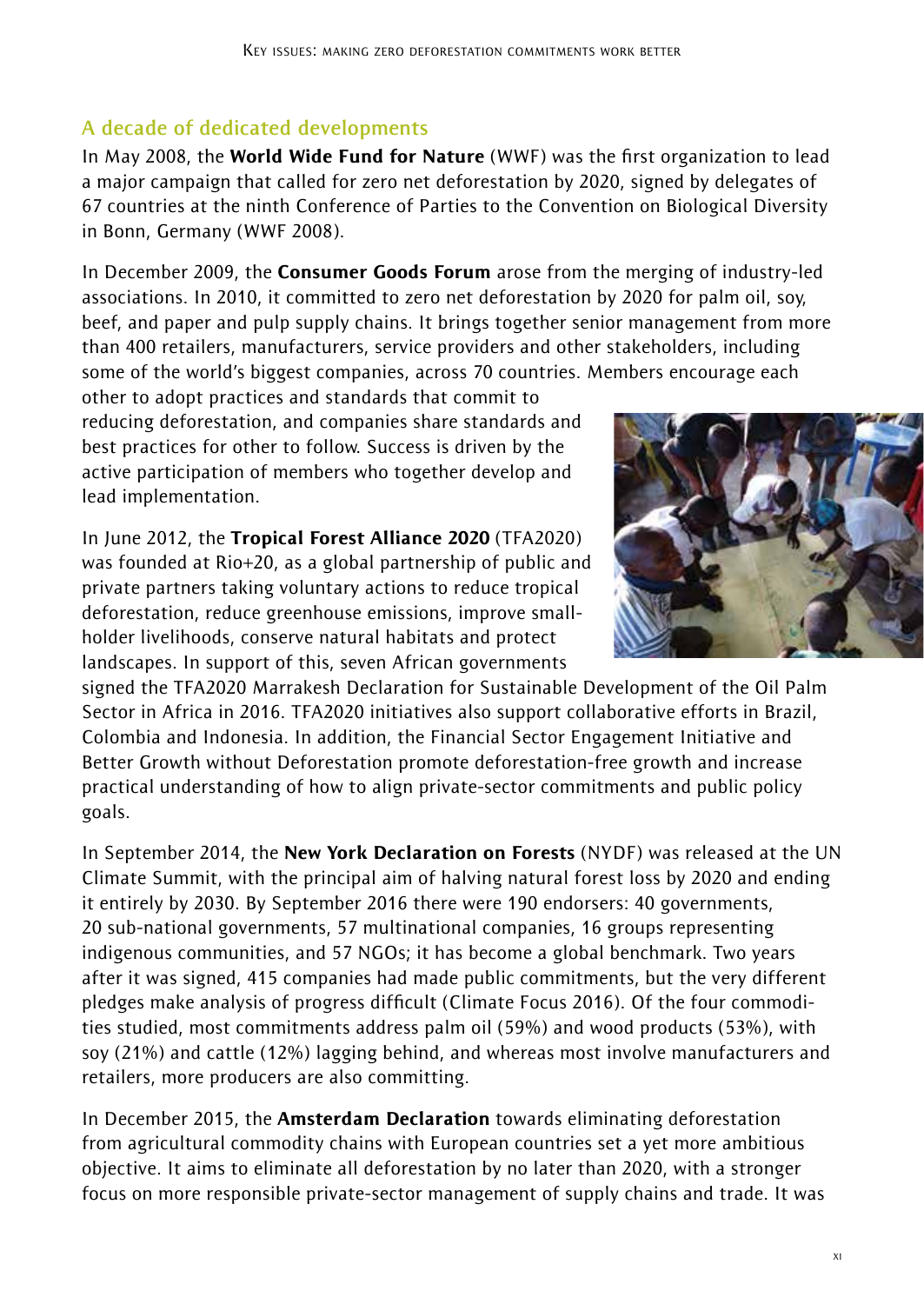endorsed by the governments of Denmark, France, Germany, the Netherlands and the UK, and sets out eight main goals. In parallel, the same governments also released a second sector-specific declaration in support of a fully sustainable palm oil supply chain by 2020, followed up by a supporting EU resolution on oil palm in April 2017.

This summary describes a few of the main commitments, but not all of them; nor does it judge by exclusion that any are less important than others. There are numerous sustainability standards (e.g., FSC, RSPO, SPOM, IPOP), some of which predate even the earliest of the declarations above. They include governmental initiatives such as the Governors' Climate and Forests Task Force, and financial and trade guidelines such as the Equator Principles, Banking Environment Initiative (BEI), OECD Guidelines for Multi-National Enterprises, IFC Performance Standards on Environmental and Social Sustainability, and Voluntary Guidelines on the Responsible Governance of Tenure of Land, Fisheries and Forests. And there is an ever-increasing number of new platforms with various interrelated objectives, some of which are described in this issue of *ETFRN News*.

### **Lessons learned**

#### *Corporate experiences*

Nine corporations chose to share their experiences directly, with five contributing a full article, covering Oceania, Asia and Africa, and four accepting an invitation to be interviewed. Corporate issues were also raised in many other contributions throughout this edition. The sample is illustrative only, but it gives an indication of corporate views and efforts, which is balanced by more critical NGO opinions in later sections of this issue.

New Britain Palm Oil shares the challenges to involve smallholders in Papua New Guinea, and examples of what it has achieved and how (2.1). Asia Pulp & Paper Group explains the road it has been on (2.2) to reducing negative impacts from its activities in Indonesia. It recognizes that the responsibility lies with companies to lead the way in creating models



of best practices. The company's commitment has helped it rebuild trust with stakeholders and customers. In Liberia (2.3), Golden Veroleum shows how it too has made great strides towards protecting forests through partnering with the government, an NGO/service provider; and that local communities must also be involved at all stages. Protection will occur effectively only if the community takes a key leadership role and if it has the right incentives to implement this responsibly. A well-managed approach is needed to bring communities and the company together,

alongside regulators, civil society, funders and those with technical skills (conservationists, coaches for alternative livelihoods, etc.).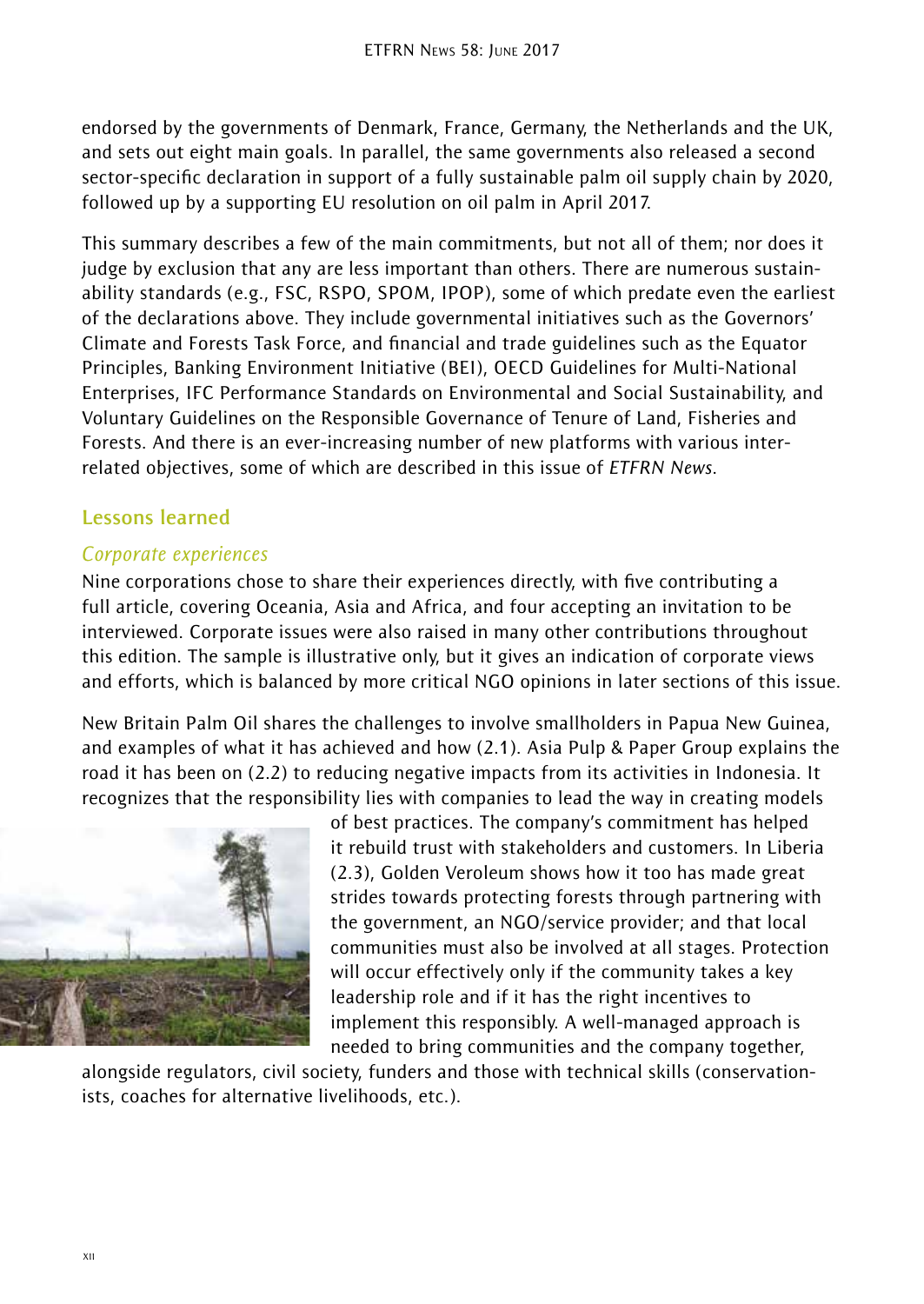Ferrero tells how deforestation has been eliminated from areas in Malaysia (2.4) where it sources palm oil. And whereas certification has been useful, traceability to the farm level has proved to be an even more valuable measure; in this regard, satellite data has proved essential. Also in Indonesia, we hear of similar advances made by Musim Mas (particularly with smallholder inclusion), which have been facilitated through partnering with Rainforest Alliance and a consortium of NGOs and consultants and putting in place a transparent traceability system (2.5).

Such experiences are supported in different ways through four interviews with senior staff from Mondelez, Olam, Marks and Spencer and BNP Paribas, offering some excellent takehome messages, such as "creating islands of green won't save us" and "we must now move from a do-no-harm to a do-good approach." The section closes with an article from The Forest Trust (2.6), showing that only through strong civil society reactions will we see positive corporate actions, and offering notable examples. Overall, it is clear from corporate experiences that they bear much of the responsibility, but that they cannot go it alone. Achieving higher goals will require government support for transformation and new models for involving smallholders and local stakeholders. One conclusion was that a failure to work with governments will reduce the possible impacts of corporate actions on achieving deforestation-free supply chains.

## *Smallholder experiences*

It is clear that there are many actual benefits to smallholders from zero-deforestation initiatives. There are also many more potential benefits, i.e., those not yet realized. And, there is a risk that zero deforestation commitments could exclude smallholders that do not comply with emerging criteria. Five articles reveal how such risks are dealt with, outline the conditions under which smallholder have benefitted, and how they could benefit more. In general, smallholder engagement is a lengthy process that requires investment, planning and long-term involvement. It is important to remember that often, smallholders are integrated into commodity markets only several years after they have cleared forest to plant crops. Engagement is needed early enough to pre-empt deforestation, but there is no one-size-fits-all approach.

Two articles look specifically at the kind of support that smallholder farmers need to prevent them from cutting down forests, and show the success of that approach with palm oil production in West Africa and coffee in Central America, respectively (3.1, 3.2). The positive impacts of zero-deforestation commitments are also challenged. An assessment from West Africa (3.3) observed that "zero deforestation cocoa only exists where forests have already disappeared"; and where REDD+ was once seen as a viable solution – at least regarding cocoa — this has not proved to be the case (3.4). Looking at cotton in southern Africa (Zambia), it was concluded that law enforcement and monitoring led by the public sector should complement private-sector initiatives to reduce risks that deforestation leaks into other commodities, supply chains and areas (3.5).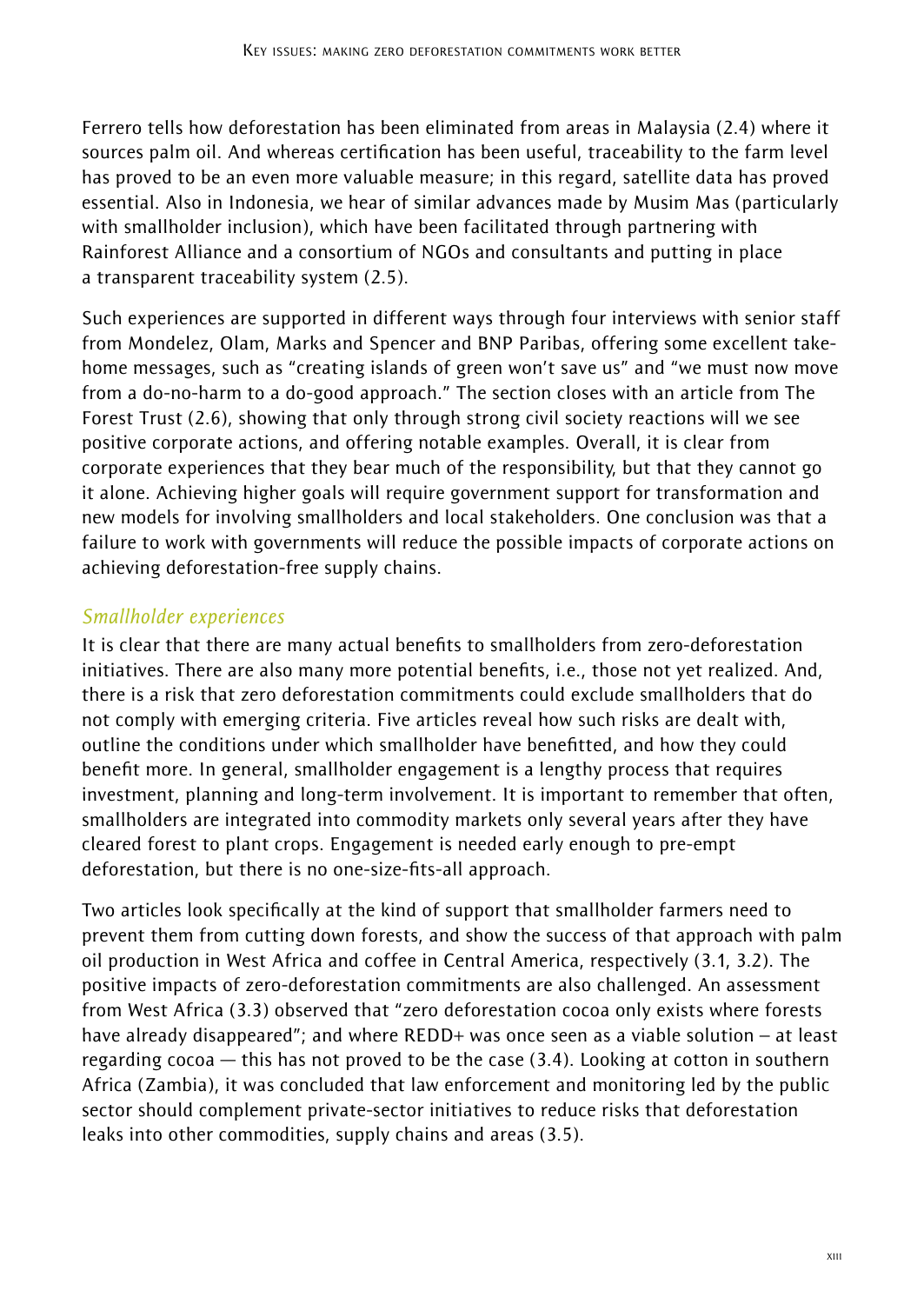These articles are complemented by two interviews that capture smallholder perspectives, hopes and aspirations, and emphasize what is needed. Both agree with the potential, but emphasize that there are many considerations still to be addressed. Based on the views of a global diversity of producer organizations, the first interview calls for a wholesale reconsideration of how we assess global economic systems and says that we should move away from single-product value chains to multi-product "baskets" that are more appropriate to smallholder realities. Speaking for many forest-dependent groups in Southeast Asia, the second interview asks for no more "empty statements," but real action from companies and governments regarding respect for tenure and indigenous rights, and law enforcement.

### *Government experiences*

Many articles call for increased government involvement and regulation (see "Voluntary vs. mandatory," below), or for learning from the experiences of other government initiatives. These include the EU FLEGT Action Plan (Forest Law Enforcement, Governance and Trade)  $(4.3)$ , the role of REDD+  $(3.4)$  and other incentive mechanisms, and ways in which government policy could help lead the way to more effective and more rapid progress (5.1, 5.2, 5.4, 5.6). Experiences from the EU FLEGT Action Plan, for example, show that increased trade and EU market access for legal timber gave commodity producers strong incentives to comply with national legal frameworks in order to meet demand-side criteria related to environmental, social and governance issues. These can trigger reforms in forest and land-use governance (4.3), and in regulation of the sector. The clear impacts of positive governmental action were especially highlighted regarding the marked contrast where governments are active; for example, Brazil (4.5, 4.6), compared to those where they are less active or do not fulfil their mandated responsibility, such as zero-deforestation agreements in Indonesia (5.3).

## **Challenges ahead**

### *Definitions and standards*

What do zero deforestation and its related terms mean? This edition opens with a presentation of the different terms and their definitions (1.1), and while this article notes the fine line between too much rigidity and cherry-picking convenient definitions, it concludes that although appealing in concept, there is no single universal definition of deforestation. Governments and local stakeholders can proactively clarify what deforestation-free agriculture means in their jurisdiction. Interpreting global standards in the context of local socio-political circumstances is a key opportunity for national stakeholders to determine and follow the criteria for legal, deforestation-free commodity production in their jurisdictions through a participatory process. Mainstreaming such discussions in major commodity producing countries would help responsible trade partners to understand how and where to source legal, deforestation-free commodities from specific jurisdictions according to local realities and priorities (5.6).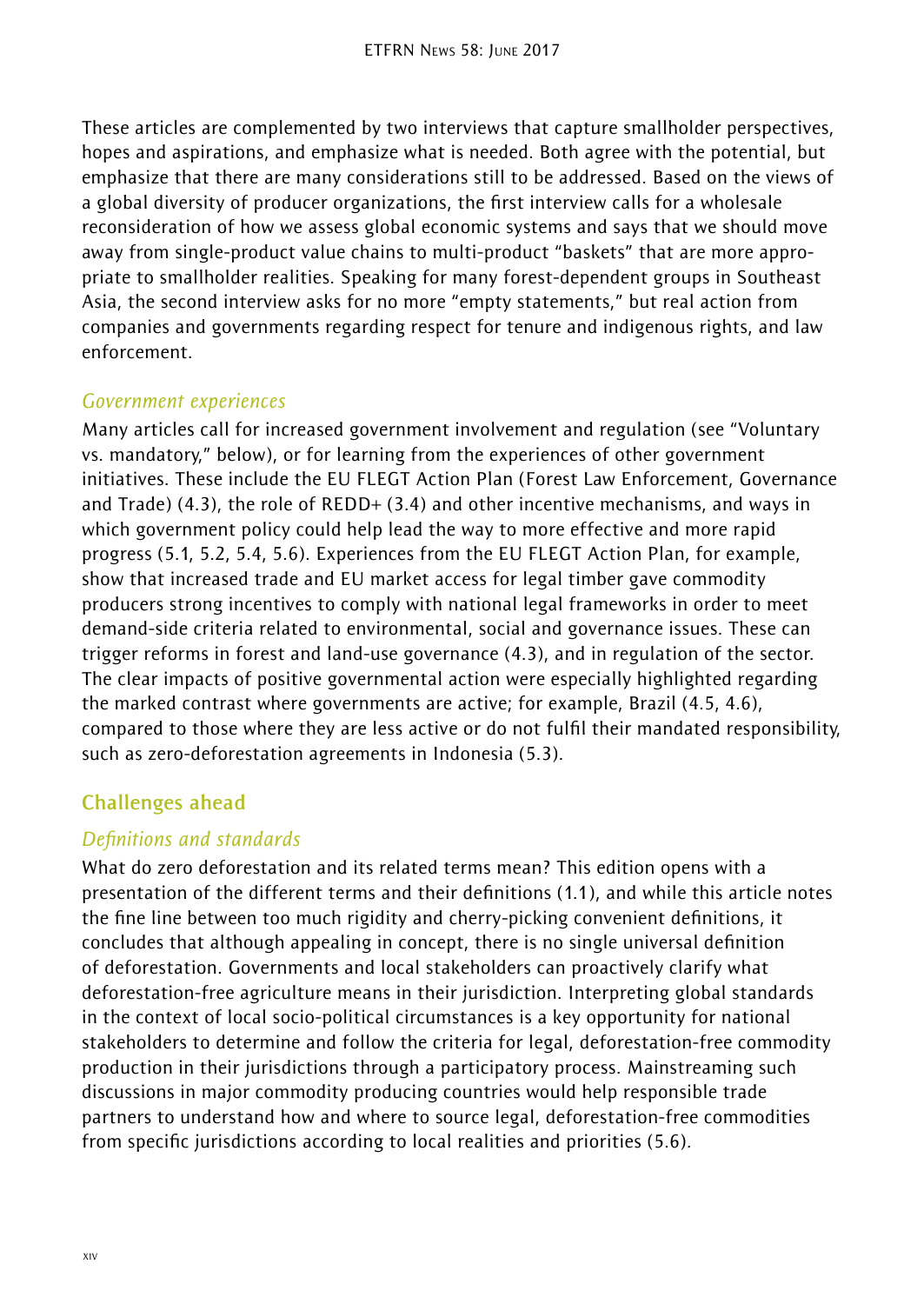There is no agreement on what a forest actually is, and this is of crucial concern. Furthermore, whereas a global standard was not considered possible (1.2), many more articles note that a firm agreement on the definitions of key terms is essential in order to guarantee accountability and transparency (1.2, 4.1, 4.3, 4.7, 5.7). Clear definitions are also equally required for clarity in standards and guidelines.

## *Monitoring, accountability and disclosure*

Being assured of the origin of commodities is essential to assessing forest-related risks and opportunities. To meet this need, new platforms for gathering and analyzing trade, customs and production data are revealing more accurate information about global flows of commodities that present risks to forests (5.6). Credible monitoring and reporting systems based on public and private transparency increase accountability and limit opportunities for corruption, and assist markets to understand supply chains and their impacts (4.3). Companies can help develop the monitoring and incentive systems that are essential elements of regional strategies for slowing deforestation (5.5) and many are doing so, as we see in this edition. But many other corporations continue to hide behind corporate confidentiality, with an observation (4.1) that a fundamental flaw to zero deforestation commitments is that they cannot be meaningfully monitored given existing levels of transparency, and even if transparency were adequate, NGOs lack the resources to do so effectively. Given the scale of illegalities, more resources would make a positive impact.

Those companies who are making efforts to eliminate deforestation in their supply chains are the same ones who are disclosing more information about product sourcing. Perhaps the next stage is to bring others to the same level? And if this cannot be achieved by voluntary action, then regulatory actions may provide additional incentives, so that the "laggards" do not have an market advantage over the "leaders," who bear the extra costs of sustainability. Demands for disclosure and transparency are not limited to deforestation and environmental concerns — they are also a cross-cutting issue that includes respect for land rights, human rights, and other social and governance criteria.

## *Voluntary vs. mandatory*

Voluntary agreements are beginning to make impacts on the global environmental challenges being faced, but more action is needed. Voluntary action must be complemented by regulatory frameworks at the level of the value chain, sector or jurisdiction. Section 4's opening article (4.1) analyzes why, and notes several important technical and fundamental flaws in the focus on voluntary corporate zero-deforestation commitments. These include a failure to appreciate the scale of illegality in tropical deforestation. In addition, commitments will never encompass all production and trade of relevant commodities, and cannot be meaningfully monitored given existing levels of transparency. Finally, governments should not choose to ignore past illegalities, as this would effectively provide an amnesty for past behaviour and for which they have no mandate.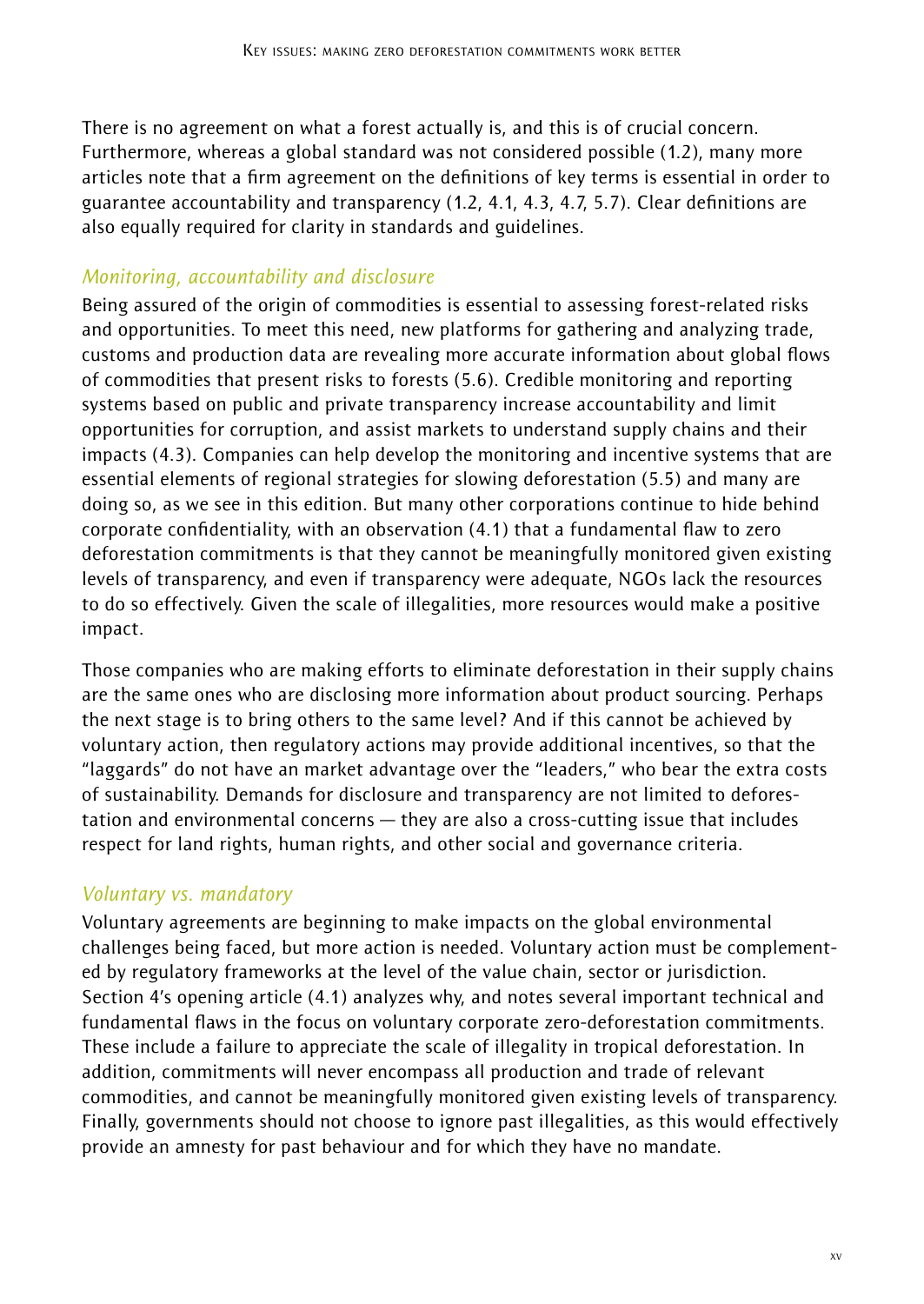The need for stronger government action comes through again and again in many articles (4.2, 4.3, 4.5, 5.1, 5.2, 5.6, 5.7), and supports the conclusion that one thing that can halt deforestation is action by governments, of both producer and importer countries (4.1). Perhaps controversially, one article adds that there is some evidence that the voluntary zero-deforestation agenda may even be distracting attention and resources from needed efforts to encourage the government action that is ultimately required (4.1). However, much evidence also shows that neither governments nor the private sector can work alone, and that significant impacts will be achieved only by public-private partnerships working through multi-stakeholder platforms. Voluntary actions by front-runners have shown what is possible, but regulation of "free riders" is needed to avoid leakage from within and without producer and trader corporations and investors, and to leverage the sustainability impacts to the scale needed.

## *Value chains vs. jurisdictions*

The scope and limitations of certification are also integrally linked to voluntary vs. regulatory issues. It is noted that corporate zero-deforestation pledges will be most effective if they support, integrate with or align with legality approaches such as FLEGT and sustainability certification systems (e.g., FSC or RSPO) instead of trying to replace them (4.3, 4.4, 5.3, 5.5). Each of these articles also highlights the lessons learned in the specific sectors covered, which prove valuable in improving the efficiency of approaches and systems related to other commodities.

However, other articles note that whereas certification has achieved much, there is now a need to move on to a different level through effective governance solutions (5.7). Measuring the impacts of deforestation-free supply chains is context-dependent, and ultimately, success is linked to the implementation of sustainable land-use planning in jurisdictions where commodities originate. Producer countries seeking preferential access to emerging deforestation-free markets should also take a proactive role in clarifying the standards for deforestation-free commodity production within their jurisdictions (5.6).

Jurisdictional-level multi-stakeholder processes led by a government entity are needed, along with private-sector actors, who need to proactively engage in the discussions. Donor governments need to support the processes, not just financially, and CSOs need to provide the community and local development perspective, offer technical assistance and act as watchdogs. The Produce, Conserve, Include (PCI) initiative in Mato Grosso, Brazil is an excellent example of what a state government can do to decrease deforestation while increasing agricultural production (5.7). In addition, a further three-step approach is proposed (5.6), but to succeed it notes that significant incentives are needed for jurisdictions that are taking action to improve land-use governance and phase out deforestation, with a coherent combination of supportive policies and incentives, fiscal cooperation between trading partners, and renewed efforts against tax avoidance in international commodity trade.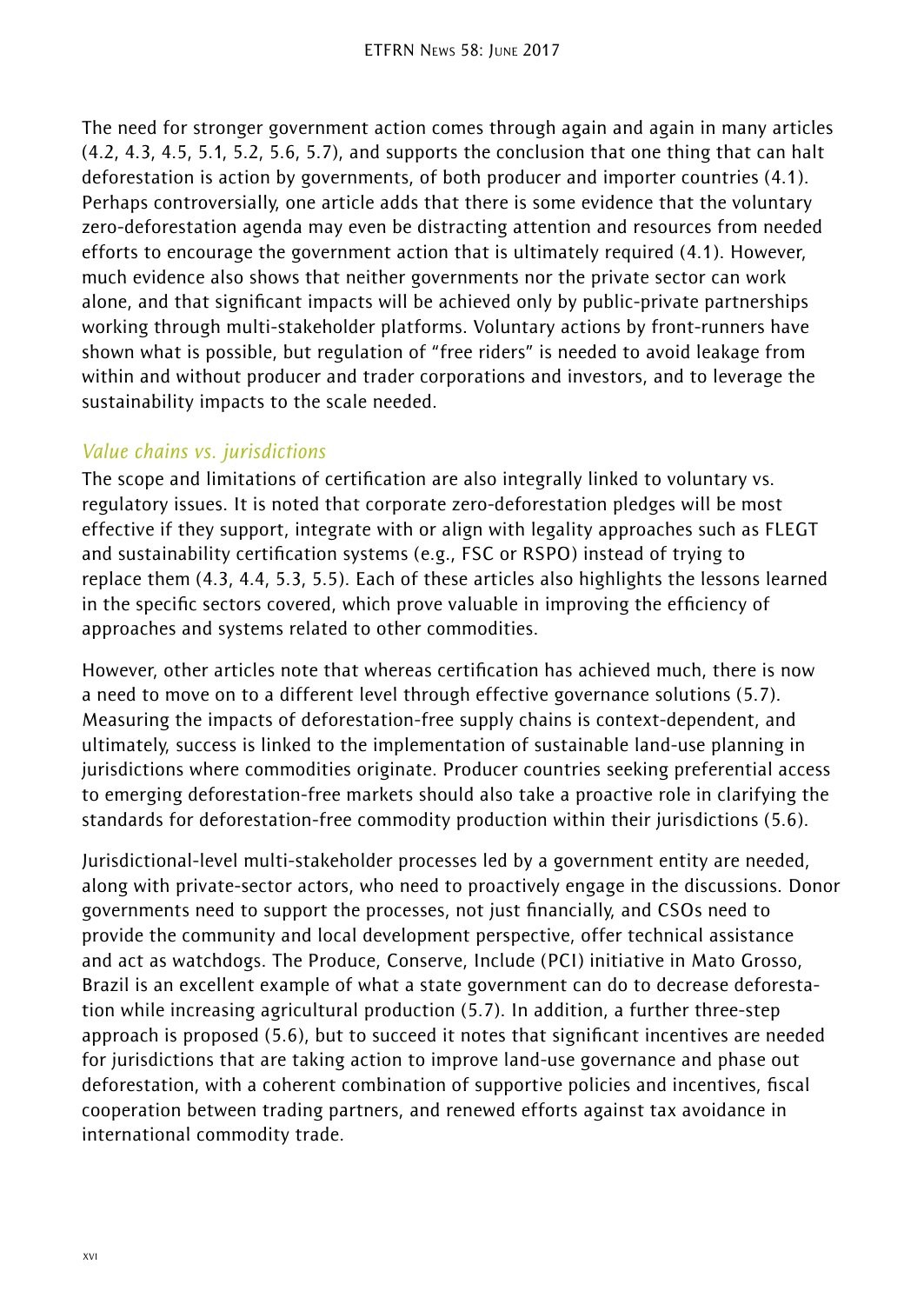# *Financing*

Last, but by no means least, responsible finance is a key issue, and one that permeates upstream. There are many sources of capital, and such money does not always care about deforestation or social and environmental issues, but only profit. This being so,

attention to finance and their major players could also lead to more significant results.

This edition also introduces examples of practical tools and instruments designed to connect investments to commitments (AXIIS) and those connecting buyers to producers (TOOL), as well as means to better monitoring progress (SPOTT), and equity valuation, revenue-at-risk and divestment tools (Chain Reaction Research).



One overarching study deserves special mention (4.2). It found that much investment in agriculture and forestcommodity operations is in violation of even the most basic environmental and social standards, with devastating impacts on people and forests. However, this and other

articles note that whereas efforts to develop voluntary safeguard policies to prevent such impacts are welcome, it is far from clear that this approach is sufficient. It is noted that even financiers that have established voluntary safeguard policies routinely retain clients in breach of their own standards. This supports a move towards regulation, including the design of binding regulations at the national and international levels to direct finance away from harmful investments. This will be most effective when accompanied by detailed implementation guidance and standardised disclosure and due diligence frameworks.

# *Cross-cutting issues*

One article analyzes the specific differences among zero deforestations initiatives (4.7), while another presents five risks and seven opportunities (5.5), followed by a summary that highlighted ten elements. Corporate zero deforestation pledges were considered to be most successful if they were implemented with full appreciation of the risks that they pose (5.5), such as splitting the market, deepening rural food insecurity and poverty, penalizing farmers and businesses striving to comply with the law, and antagonizing farmers and governments in target regions. In addition, commitments are most effective if they are developed and implemented collaboratively instead of unilaterally, with this observation, not surprisingly, being a common finding by many articles.

An article on "business unusual" (5.2) proposes example of how the public, private and financial sectors should work together, and suggests models to follow. Another article also succinctly proposes what various sectors could do (5.1), suggesting that companies can improve governance and risk assessments, work more closely and effectively with suppliers, ensure transparency throughout the supply chain, work together to address market-wide issues, and tackle deforestation through landscape or jurisdictional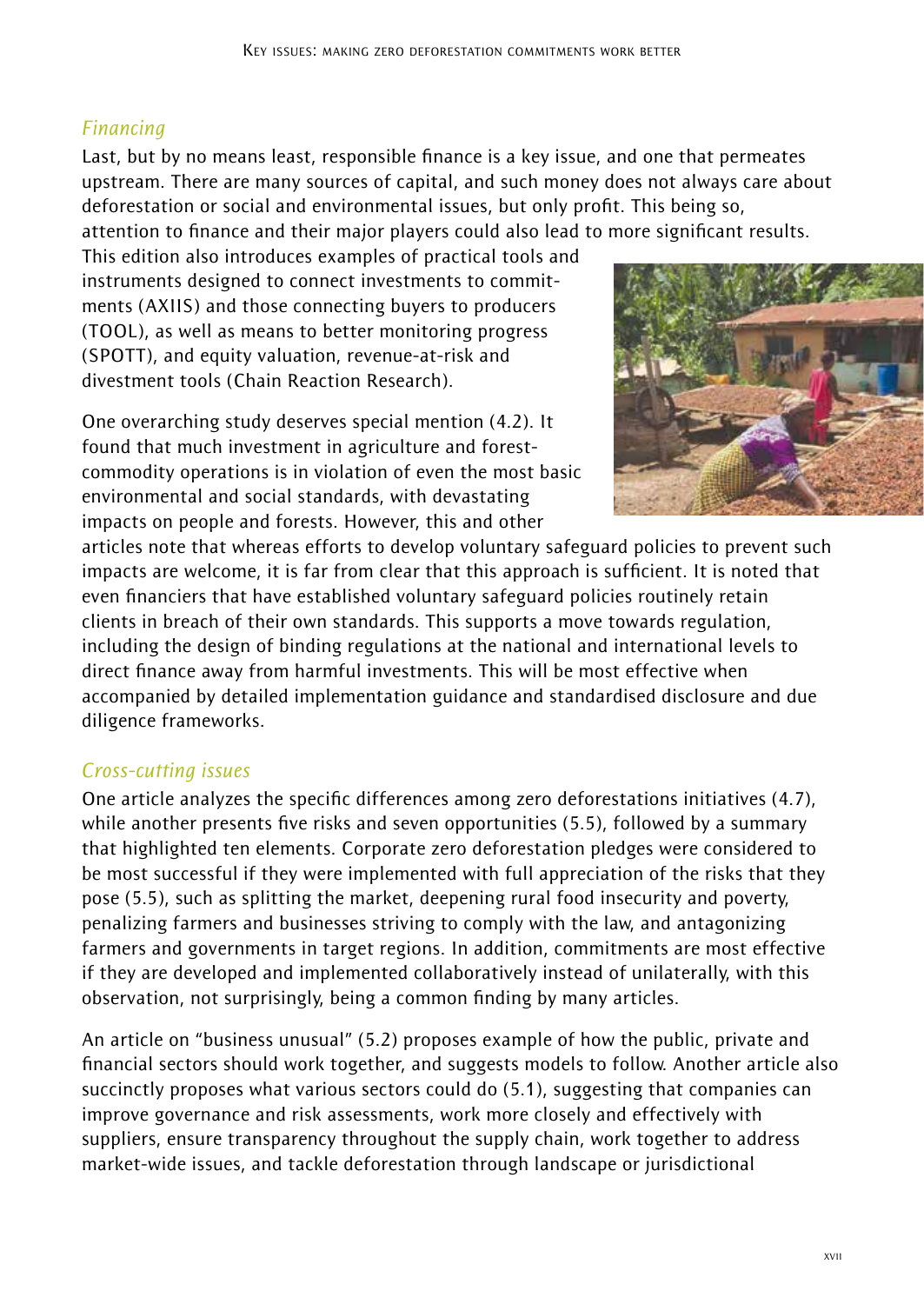approaches. It suggests that financial institutions can increase scrutiny of companies' management of deforestation risk and use investments and lending to improve supply chain sustainability. Governments can commit to zero deforestation at local jurisdictional levels, address governance challenges through bilateral agreements, use REDD+ and nationally determined contributions (NDCs) as an opportunity to incentives policies and measures in line the Paris Agreement on climate change and the SDGs, embrace innovative public-private partnerships, and explore jurisdictional landscape approaches.

## **Raising the bar**

Several hundred companies have committed to zero deforestation initiatives, and now make up a significant percentage of all those at the global level. These front-runners have made and are still making a difference. They may not have fully realized the enormity and complexity of the challenge in committing to zero deforestation, and it appears that some did not know exactly what they stepped into. What is clear is though, is that zerodeforestation commitments are very much at the initial stage of development, and early work and experimentation are showing the way to putting in place what is needed.

Related international agreements, declarations and guidelines point in one direction. Highlighted actions include the urgency to act, the need to raise the bar towards increased sustainability and equality, and the importance of both governments and the private sector to assume their responsibilities and join forces in making positive impacts on the environment and human well-being at the local and global level. Many recent developments have also taken place in the broader context of the adoption of the Sustainable Development Goals, the 2016 Paris Agreement and the 2015 Addis Ababa Action Agenda on Financing for Development, to name but a few.

There is also a need for a more systemic approach to the problem, to be embraced by both public and private stakeholders and CSOs on both the demand and supply sides of commodity markets. We also need more clarity about the key issues in building the required approaches and systems. So here, from the various contributions in this issue, common threads are drawn, woven into the following eight key issues. If implemented, these can raise the bar, enhance the implementation, effectiveness and impact of pledges, and increase the likelihood of existing and future zero deforestation commitments being met.

1. Agree clear definitions and standards — definitions for the base terms (natural forest, plantation, deforestation, reforestation, net zero deforestation, gross zero deforestation, etc.) as well as defining what is "good enough" compensation for past deforestation, as an essential and urgently needed foundation for setting clear targets, monitoring progress and assessing and enforcing noncompliance. Clear, acceptable credible and coherent standards and guidelines across different commodities are another prerequisite.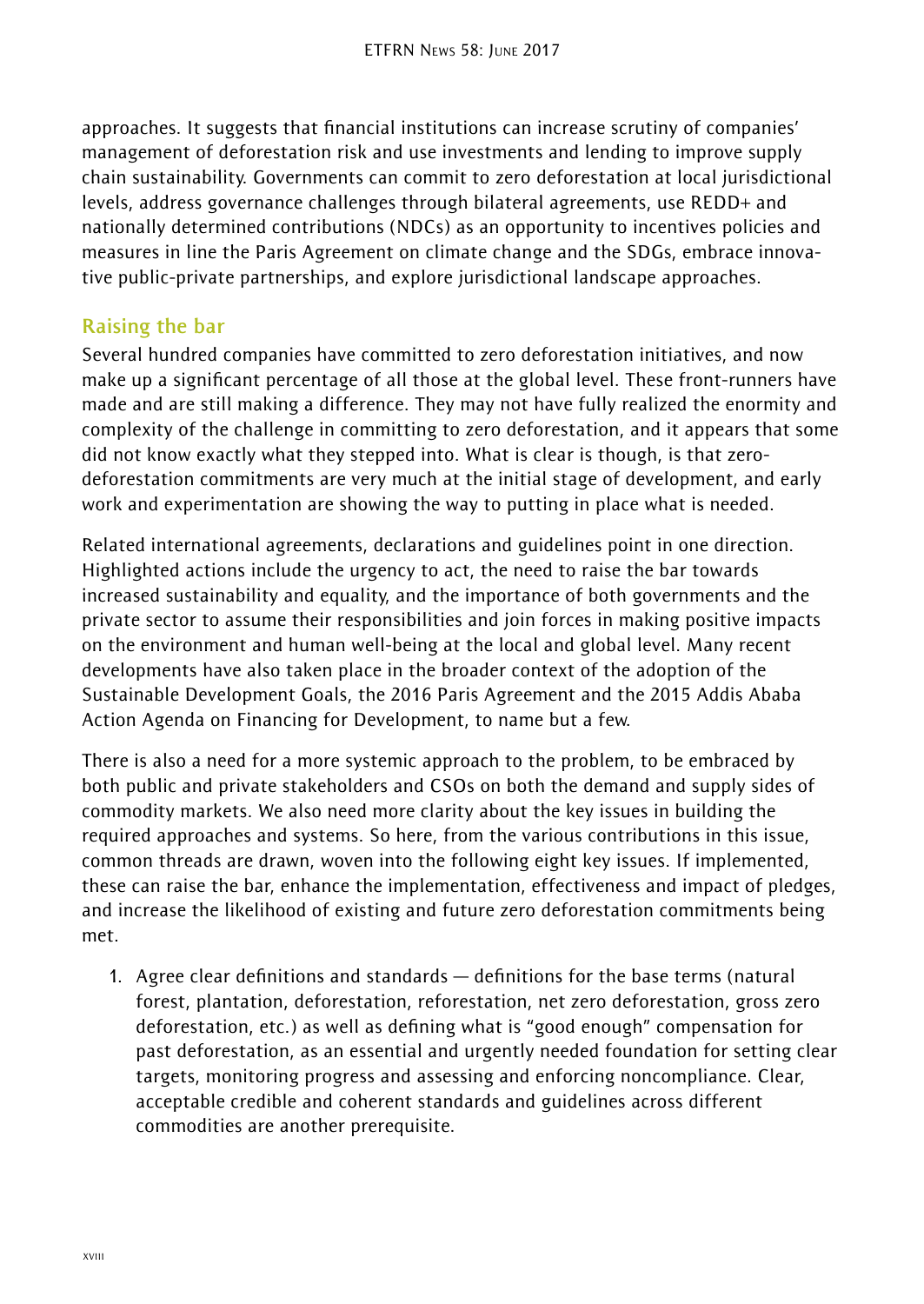- 2. National and local governments need to become more involved in effective enforcement of social, environmental, trade and consumer protection laws, since the failure to address broader governance challenges may reduce the impact of private-sector zero-deforestation initiatives. For substantial and sustainable progress at jurisdictional levels, they need to intensify efforts to integrate land-use planning, enforcement, and other low-carbon development strategies.
- 3. More corporate transparency and accountability must become the norm for monitoring and reporting progress, not just regarding zero deforestation commitments. Clearer targets and time frames would also help. National and international rules must require public disclosure on sourcing and financing by all, without exception.
- 4. Help for smallholder empowerment through capacity building and technical assistance, so that millions of small producers can become effective participants. Support associations can provide a vehicle for incentives and economic development and give a voice to smallholders to advocate. Organized smallholders are easier for corporations and governments to engage with, and shared costs and risks, accompanied by equitable sharing of benefits, show promise as a new model for development.
- 5. Civil society to continue to advocate for change as consumers and global citizens, for corporations to take effective action. It must investigate how existing national and international laws, agreements and treaties regarding social, environmental, trade and consumer issues can be better used, push for more government action, and hold governments and corporations accountable for their commitments and reforms.
- 6. Advocate for jurisdictional action in support of national goals action at different local levels where land-use decisions are actually made, commodity production occurs, and livelihoods are immediately affected. Jurisdictional actions are required to complement corporate supply chain initiatives, and help to fulfil more inclusive sustainable development criteria.
- 7. Include alternative business and financing models from the many that have been and are being developed. And if investments are to be turned from "brown" to "green," then what is being invested in any given jurisdiction must be mapped and reported, before efforts can be made to better take into account existing realities, and local systems of governance and tenure.
- 8. Invite broad stakeholder involvement in the inclusive platforms that are clearly needed for progress, since no single solution can achieve the desired impact. Holistic approaches must involve different actors and actions, and a range of stakeholders and scales. And they must go beyond forests and deforestation, as consent, corporate disclosure, responsible investment, rights, justice and human well-being are common, global issues.